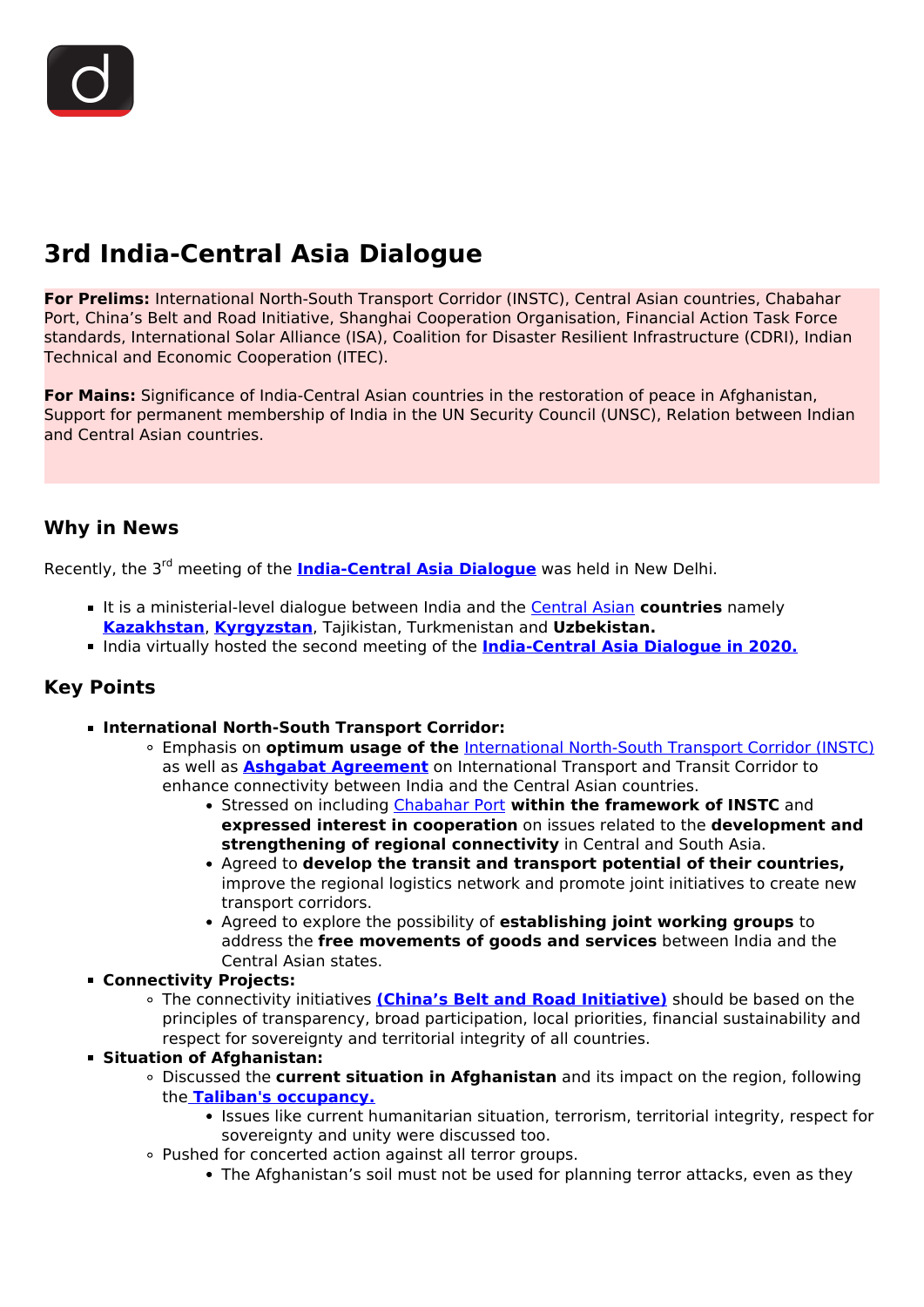pledged to provide immediate humanitarian aid to the Afghan people.

- Condemned **all forms of terrorism** and opposed "providing safe haven, using terrorist proxies for cross-border terrorism, terror financing, arms and drugs trafficking, dissemination of a radical ideology and abuse of cyber space to spread disinformation and incite violence.
- Supported a **peaceful and stable Afghanistan** and emphasised respect for **sovereignty, territorial integrity and non-interference in its internal affairs.**
- Pointed to the importance of **[UN Security Council Resolution 2593](/daily-updates/daily-news-analysis/resolution-2593-on-taliban-unsc)**, which "unequivocally demands that Afghan territory not be used for sheltering, training, planning or financing terrorist acts and called for concerted action against all terrorist groups".

## **Counter Terrorism Efforts:**

- Perpetrators, organisers, financiers and sponsors of terror acts must be brought to justice in accordance with principle of "extradite or prosecute".
- Called on the world community to implement relevant **UN resolutions,** [global counter](/daily-updates/daily-news-analysis/india-s-annual-resolution-on-counter-terror)[terrorism strategy a](/daily-updates/daily-news-analysis/india-s-annual-resolution-on-counter-terror)nd **[Financial Action Task Force standards.](/daily-updates/daily-news-analysis/financial-action-task-force-1)**
- **Line of Credit:**

#### All the countries are currently discussing the use of a **[USD 1 billion line of credit](/daily-updates/daily-news-analysis/second-meeting-of-india-central-asia-dialogue)** announced by India last year for infrastructure projects in Central Asia.

- A **line of credit** is a preset borrowing limit that can be tapped into at any time.
- The borrower can take money out as needed until the limit is reached, and as
- money is repaid, it can be borrowed again in the case of an open line of credit.
- **Post-pandemic Recovery:**
	- All the countries **stressed the importance of extensive vaccination** and called for **cooperation through sharing of vaccine doses, transfer of technology, development of local production capacities, promotion of supply chains for medical products,** and **ensuring price transparency.**

## **Restoration of Tourism:**

- Backed the **gradual restoration of tourism and business** ties between India and the Central Asian countries.
- The foreign ministers of Kazakhstan and Kyrgyzstan welcomed the **[mutual recognition of](/daily-updates/daily-news-analysis/vaccine-passports) [Covid-19 vaccination certificates](/daily-updates/daily-news-analysis/vaccine-passports)** between India and their countries, while the ministers of Tajikistan, Turkmenistan and Uzbekistan sought early mutual recognition of certificates.
- **Historical and Cultural Ties:** 
	- Need **to build on the historical and cultural ties of their region** with India and highlight the **potential for cooperation** in areas such as connectivity, transport, transit and energy.
- **International Solar Alliance (ISA):**
	- India highlighted the role of **["International Solar Alliance \(ISA\)"](/daily-updates/daily-news-analysis/third-assembly-of-isa)** initiative in collective, rapid and massive deployment of solar energy for effective implementation of the Paris Agreement.
- **Coalition for Disaster Resilient Infrastructure:**
	- India also underlined the role of **["Coalition for Disaster Resilient Infrastructure](/daily-updates/daily-news-analysis/coalition-for-disaster-resilient-infrastructure-2#:~:text=The%20Coalition%20for%20Disaster%20Resilient%20Infrastructure%20(CDRI)%20is%20a%20multi,private%20sector%2C%20and%20knowledge%20institutions.) [\(CDRI\)"](/daily-updates/daily-news-analysis/coalition-for-disaster-resilient-infrastructure-2#:~:text=The%20Coalition%20for%20Disaster%20Resilient%20Infrastructure%20(CDRI)%20is%20a%20multi,private%20sector%2C%20and%20knowledge%20institutions.)** in promoting disaster resilient infrastructure for reducing economic losses.
- **Permanent membership at UNSC:**
	- Reiterated support of their countries for **[permanent membership of India](/daily-updates/daily-news-analysis/india-s-case-of-permanent-seat-in-unsc)** in an expanded and reformed **[UN Security Council](/daily-updates/daily-news-analysis/un-security-council-1)** (UNSC).
	- Welcomed the ongoing **[non-permanent tenure of India in the UNSC](/daily-updates/daily-news-analysis/india-assumes-unsc-presidency#:~:text=India%20began%20its%20two%2Dyear,eighth%20term%20on%20the%20UNSC.)** and its priorities.
- **Indian Technical and Economic Cooperation:**
	- Appreciated the important role of the **[Indian Technical and Economic Cooperation](/daily-updates/daily-news-analysis/vice-president-s-visit-to-comoros-and-sierra-leone) [\(ITEC\)](/daily-updates/daily-news-analysis/vice-president-s-visit-to-comoros-and-sierra-leone)** Programme in **capacity building and human resource development** of their countries, especially in **Information Technology and Communication Skills** in the **English language.**

## **India-Central Asia Dialogue** [//](https://www.drishtiias.com/images/uploads/1639995063_Central_Asia_drishti_ias_english.png)